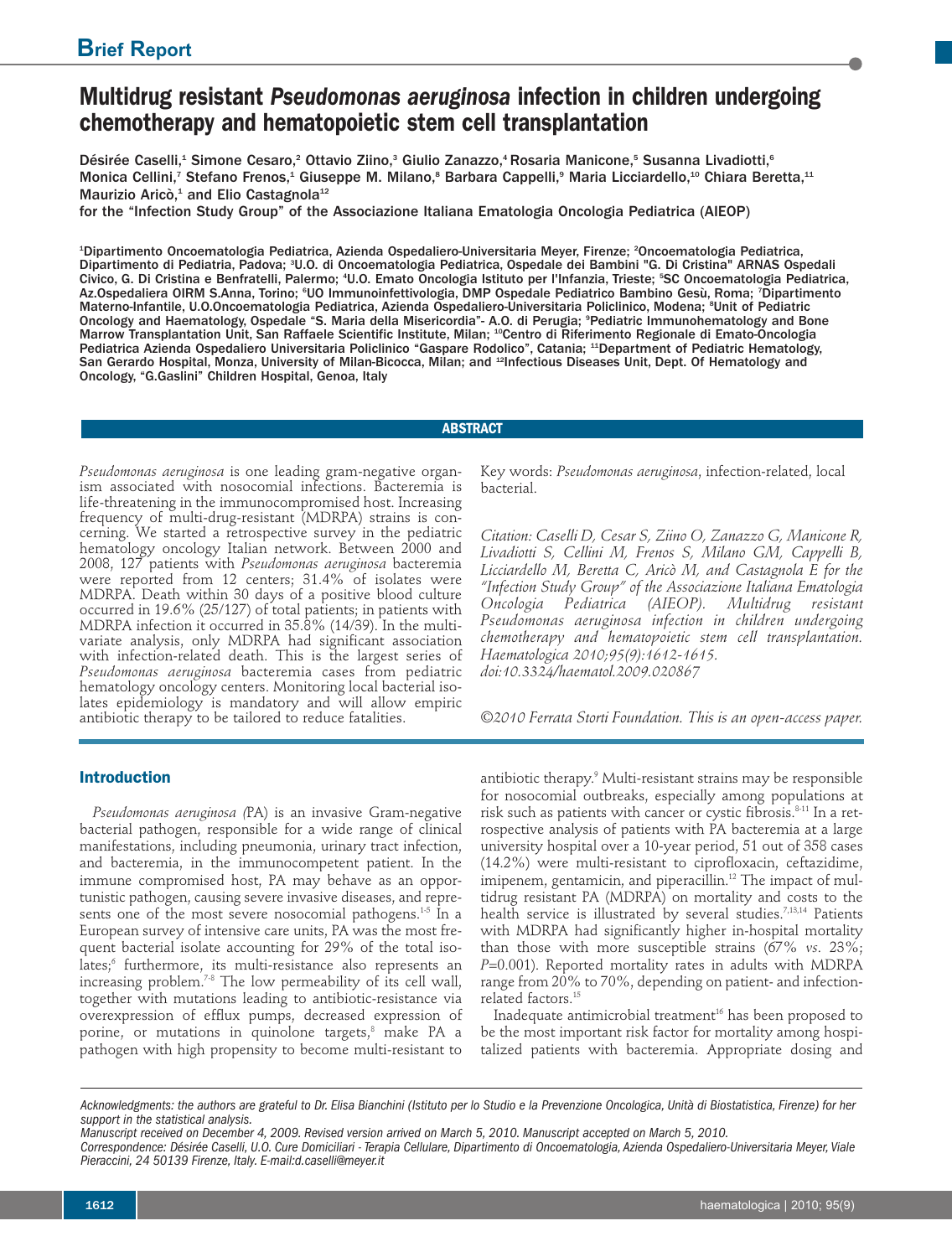intervals of administration, were found to be important determinants of clinical outcome that the physician can directly influence. 17

In spite of the clinical importance of bacteremia due to PA, only few data are available on MDRPA in children. 1-3,18 Therefore, we performed a retrospective study among pediatric hematology-oncology centers of the *Associazione Italiana Ematologia Oncologia Pediatrica* (AIEOP). The aim of the study was to evaluate all cases of PA bloodstream infection to determine their characteristics, and in particular the proportion and outcome of cases associated with multi-resistant strain.

### **Design and Methods**

#### *Study design*

AIEOP includes about 90% of Italian centers caring for patients with childhood cancer. <sup>19</sup> A total of 12 AIEOP centers (Catania, Firenze, Genova, Milano San Raffaele, Modena, Monza, Padova, Palermo, Perugia, Roma Bambino Gesù, Torino, and Trieste) agreed to retrieve from the bacteriology data-base all cases of PA bacteremia diagnosed in children receiving antineoplastic chemotherapy or hematopoietic stem cell transplantation (HSCT) between January 2000 and October 2008. Data on patient demographics, cancer type, chemotherapy administered, as well as details on strain isolates and antibiotic *in vitro* sensitivity, clinical presentation, treatment and outcome (death within 30 days of a positive blood culture) were retrospectively retrieved from data bases and charts, and collected on specific forms. Only the first PA bacteremia from each patient during the study period was included. Given the nature of the data collection, IRB approval was not required. The presence of PA bacteremia was defined by the isolation of this pathogen in a blood culture specimen.

For the purposes of the present study, data regarding susceptibility to antibiotics were retrieved for piperacillin, ceftazidime or cefepime, imipenem or meropenem, amikacin, ciprofloxacin, cotrimoxazole. Over the study period, the methods of evaluating antibiotic susceptibility shifted at different time points, according to individual center organization, from the Kirby-Bauer to the automated blood culture systems (VITEK 2 – BioMérieux, E-test, BACTECR or BacT/ALERTR) with calculation of minimum inhibitory concentrations. Thus, data about susceptibility to the different antibiotics were categorized as "susceptible" or "resistant". All cases indicated as intermediate, were re-classified as resistant.

Multidrug resistant PA (MDRPA) was defined in the presence of resistance to at least three of the following antibiotic classes: penicillin, cephalosporin, carbapenem, aminoglycoside, cotrimoxazole, and fluoroquinolones. <sup>20</sup> Initial empirical antimicrobial therapy was defined as "adequate" if the initial antibiotics, which were administered within six hours after acquisition of a blood culture sample, included at least one antibiotic that was active *in vitro* against the causative microorganisms, and when the dosage and route of administration conformed with current medical standards. <sup>21</sup> "Inadequate" initial antimicrobial therapy referred to the administration of antimicrobial agents to which the causative microorganisms were resistant *in vitro* or to the lack of an antimicrobial therapy for a known causative pathogen. <sup>21</sup> Infection-related mortality was recorded as event.

#### *Statistical analysis*

Continuous variables such as age were summarized as median, range and interquartile difference; qualitative variables were summarized in frequency tables describing absolute numbers and percentage. Univariate associations between MDRPA infection, age, gender, neutropenia, cancer type, were estimated by univariate Odds Ratio, and reported with 95% confidence intervals. The impact of MDRPA on infection-related mortality was evaluated by adjusting for presence of neutropenia, gender, and type of cancer, and evaluated using multiple logistic regression models. In all analyses a probability value less than 0.05 was considered statistically significant. Data were analyzed using the statistical software STATA 10.0 (Stata Co.,College Station, TX, USA).

## **Results**

### *Patients' characteristics*

Main features of the 127 patients are summarized in Table 1. A total of 127 patients with PA bacteremia, documented by isolates from blood, were reported from the 12 participating centers. Of them, 90 had received chemotherapy alone, while 37 also underwent HSCT.

#### *Antibiotic susceptibility*

Three patients were excluded from the analysis of the *in vitro* susceptibility to antibiotics because of insufficient data. Table 2 reports the results of *in vitro* antibiotic susceptibility tests of the 124 isolated PA strains. Since not all the antibiotics were tested in all strains, the number of isolates tested was slightly different for each antibiotic. Overall, 27% of strains were resistant to an antipseudomonas penicillin, and 33% were resistant to an anti-pseudomonas cephalosporin. The lowest proportions of resistant strains were observed for ciprofloxacin (18%) and amikacin (11%). An MDRPA was identified in 39 (31%) strains, with one single strain which was sensitive only to one antibiotic (colistin).

## *Patients' outcome*

Infection-related mortality occurred in a total of 25 (19.6%) patients with PA bacteremia; when considering multidrug resistance, death within 30 days of a positive blood culture occurred in 14 of 39 patients with bacteremia caused by MDRPA (35.8%), *versus* 11 of 88 patients with non-MDR isolates (12.5%).

From the unadjusted analysis the odds of death in patients with MDRPA bacteremia was 3.92 (95% CI 1.42- 10.78, *P*=0.002) times higher than that observed in non-MDRPA. After adjusting for gender, type of cancer and presence of neutropenia, the estimated odds ratio was still significant and increased to 4.3 (95% CI 1.67-11.07, *P*=0.002).

A total of 37 patients (29%) developed PA during HSCT. Of them 6 died, 3 with MPA strain infection. Among the 90 patients treated with chemotherapy only, 19 died (21%), including 12 MPA. The risk of either MDRPA or mortality was not higher in patients undergoing HSCT.

Bacteremia associated with perineal involvement, documented by the presence of swelling, abscess or round ulcers with necrotic center (*Ecthyma gangrenosum*), was reported in 18 patients (14%) of whom 6 (33%) died; 4 of these 6 had an MPA isolate.

Details on initial antibiotic therapy and *in vitro* sensitivity were available for 71 (56%) patients; 63 (89%) of them received appropriate empirical therapy. However,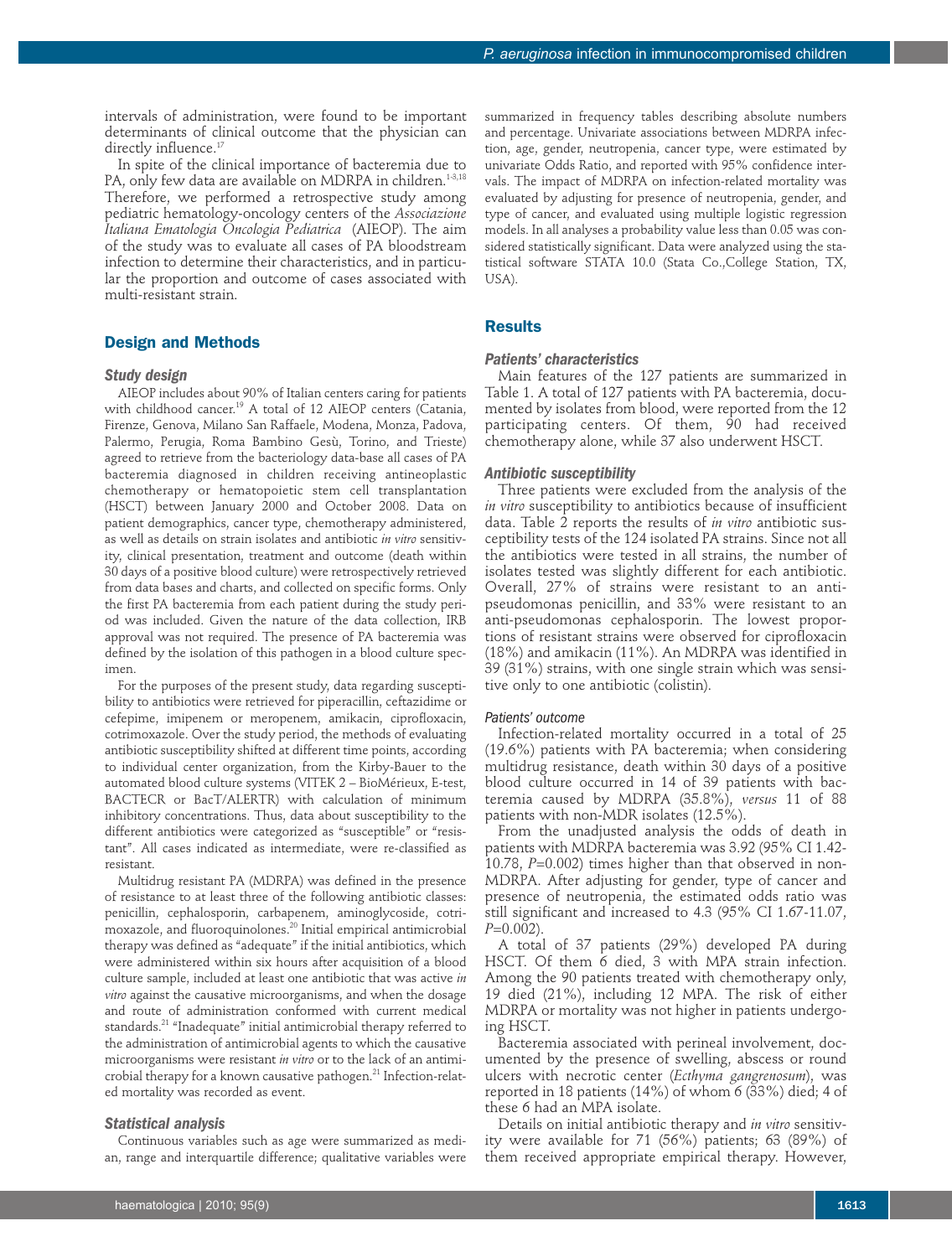11 (17%) died. Of the remaining 8 (11%) patients receiving inappropriate empirical therapy, 4 died.

## **Discussion and Results**

Recent advances in the cure rate of many types of childhood cancer have been achieved by intensification of chemotherapy (allowing better disease control and prevention of relapses) and treatment of infections. PA bacteremia remains a serious complication of childhood cancer treatment. In this paper we provide the largest series of children with cancer and PA bacteremia.

The most relevant, novel information is that multidrug resistant strains of *P. aeruginosa* accounted for 30% of the total in this large series of unselected, consecutive patients reported from 12 pediatric hematology-oncology centers. This proportion is definitely higher than the 17.2% reported by the 2007 Annual EARRS report. <sup>22</sup> The population we describe includes children treated with intensive chemotherapy and, in 29% of cases, also with HSCT.

Among factors potentially affecting infection-related survival of patients with PA bacteremia, only multidrug resistance had independent value in the multivariate regression analysis. In fact, 35% of patients with multidrug resistant isolates died of PA infection; a proportion which is significantly higher than that of patients with non-multidrug resistant strains.

Although our data point to an independent prognostic value of MDRPA infection compared to non-MDRPA cases, our findings could also be consistent with the possibility that MDRPA infection is a marker for some other variables potentially associated with mortality. Among potential confounders, length of time with cancer, past infection or failed treatment for infection, past antibiotic

|  | Table 1. Main presenting features of the 127 study patients. |  |  |  |  |  |
|--|--------------------------------------------------------------|--|--|--|--|--|
|--|--------------------------------------------------------------|--|--|--|--|--|

| <b>Category</b>            | <b>Total</b><br>$N$ (%) | <b>MDRPA</b><br>$N$ (%) | <b>Non-MDRPA</b><br>N(%) |
|----------------------------|-------------------------|-------------------------|--------------------------|
| Patients                   | 127                     | 39(30.7)                | 88 (69.3)                |
| Age (years)                |                         |                         |                          |
| Median                     | 5.5                     | 7.3                     | 4.3                      |
| Range                      | $0.04 - 20.5$           | $1.2 - 20.5$            | $0.04 - 18$              |
| <b>Quartiles</b>           | 2.5:12                  | 2.3; 13.7               | 2.4; 9.3                 |
| Gender                     |                         |                         |                          |
| Female                     | 60 (47.3)               | 15(11.8)                | 45(35.5)                 |
| Male                       | 67(52.7)                | 24 (18.9)               | 43(33.8)                 |
| Neutropenia (degree)       |                         |                         |                          |
| < 100 / mm <sup>3</sup>    | 50(39.4)                | 17(13.4)                | 33(26.0)                 |
| $100 - 500 / \text{mm}^3$  | 31(24.4)                | 5(3.9)                  | 26(20.5)                 |
| $500-1000/mm$ <sup>3</sup> | 13(10.2)                | 2(1.6)                  | 11(8.6)                  |
| $>1000/mm^3$               | 6(4.7)                  | 0(0)                    | 6(4.7)                   |
| Data not available         | 27(21.3)                | 15(11.8)                | 12(9.5)                  |
| Diagnosis                  |                         |                         |                          |
| Leukemia/lymphoma          | 92 (72.4)               | 28(22)                  | 64 (50.4)                |
| Solid tumor                | 24 (18.4)               | 7(5.5)                  | 17(13.4)                 |
| Marrow failure             | 7(5.5)                  | 3(2.4)                  | 4(3.1)                   |
| Inborn error               | 4(3.2)                  | 1(0.8)                  | 3(2.4)                   |
| Perineal involvement       |                         |                         |                          |
| Yes                        | 18(14.2)                | 10(7.9)                 | 8(6.3)                   |
| N <sub>o</sub>             | 34(26.8)                | 8(6.3)                  | 26(20.5)                 |
| Data not available         | 75(59.0)                | 21(16.5)                | 54 (42.5)                |

*MDRPA: cases with multidrug resistant P.aeruginosa.*

exposure, type of infection, depth of immunosuppression, unit at which the patient is receiving treatment, or many others could be included. We can only try to address some of them: since this is a pediatric cohort, factors such as comorbidities or long-lasting colonization, possibly observed in some adult patients, would not be frequently observed. In contrast to reports in adults, current therapeutic approaches in pediatric hematology-oncology centers in our cooperative group do not include antibacterial prophylaxis.

Since the methods used for identification of *in vitro* sensitivity to antibiotics in the participating centers varied over the years, in this study we decided to categorize the results as sensitive or resistant. Cases with intermediate sensitivity were grouped together with those with resistant sensitivity. We checked whether this may have modified the evaluation of the resistant cases: only one patient in the MDRPA group had an intermediate sensitivity to amikacin (the drug chosen for treatment), and unfortunately had a fatal outcome.

The proportion of isolates resistant to individual antibiotics in our series appears to be 20% or more, in keeping with that reported by the EARRS, <sup>22</sup> with the only exception of amikacin, which turned to be resistant in 11%.

Are we able to predict a higher risk for MPA in children treated for cancer? While patients undergoing HSCT apparently were not at a higher risk for such an unfavorable event, it may be remarkable that one-third of patients with perineal localization of the infection had a fatal outcome. Of the 8 patients who developed a septic shock, all had perineal involvement and 3 had MPA strains. Since it is well known that perineal infection may persist beyond the healing of PA bacteremia<sup>23</sup> it may be important to know that a patient bears such a colonization; whether reactivation of such a life-threatening pathogen has to be considered a real risk, and thus an adjustment of the therapeutic strategy should be considered, must still be assessed.

Combined resistance is the dominant threat imposed by invasive PA in Europe. <sup>22</sup> Since resistance in *P. aeruginosa* emerges readily during antibiotic treatment, the time when blood cultures are taken is crucial as any isolate collected after prolonged exposure with antimicrobial chemotherapy will predictably be a multi-resistant phenotype. We tried to address the efficacy of current empirical antibiotic therapy in our setting. At the time *in vitro* sensitivity of the isolate became available, 88% of patients

| Table 2. Distribution of in vitro resistance to major antibiotic classes |  |  |  |
|--------------------------------------------------------------------------|--|--|--|
| of 124 PA strains* isolated from patients treated with chemotherapy      |  |  |  |
| and or HSCT.                                                             |  |  |  |

|               | <b>N. strains</b><br><b>tested</b> | N. susceptible<br><b>strains</b> | <b>N.</b> resistant<br>strains (%) |
|---------------|------------------------------------|----------------------------------|------------------------------------|
| Antibiotic    |                                    |                                  |                                    |
| Piperacillin  | 95                                 | 69                               | 26 (27%)                           |
| Ceftazidime   | 113                                | 79                               | 34 (30%)                           |
| Cefepime      | 54                                 | 36                               | 18 (33%)                           |
| Imipenem      | 115                                | 87                               | 28 (24%)                           |
| Meropenem     | 85                                 | 63                               | 22 (25%)                           |
| Amikacin      | 105                                | 93                               | 12 (11%)                           |
| Ciprofloxacin | 113                                | 92                               | 21 18%)                            |

*\*Data not fully available for 3 of the 127 cases.*